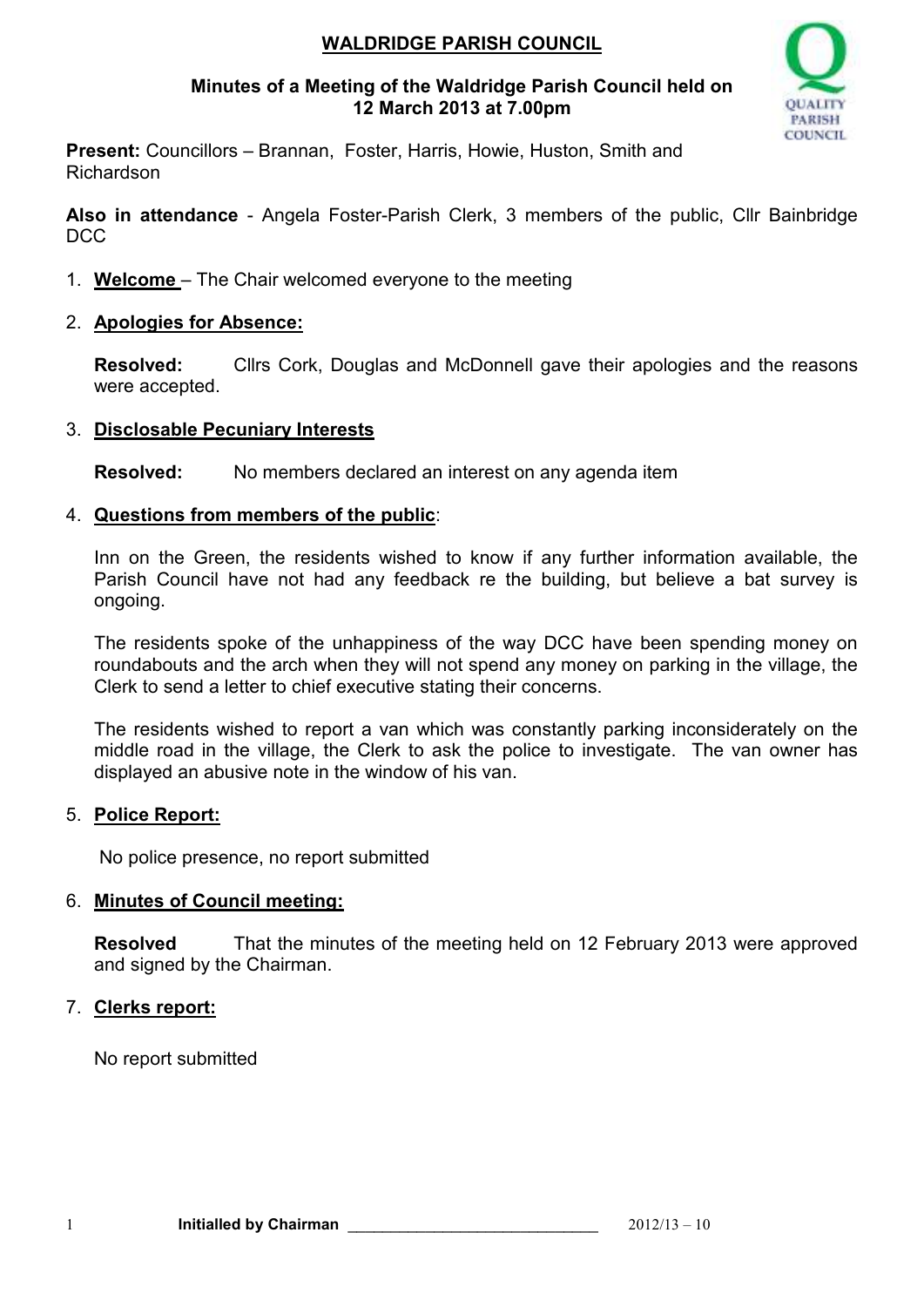## 8. **Parish Matters and on-going items**

# a) **Planning applications received**

**To consider any planning applications received after the agenda was published.** 

- *No applications received*
- b) **To consider any planning applications received after the agenda was published.**

| 2/13/00024/FUL | 15 Lilburn Close<br><b>Chester-le-Street</b><br>Durham<br>DH <sub>2</sub> 3TN | Erection of single storey extension to side / rear<br>linking existing garage to the dwelling |
|----------------|-------------------------------------------------------------------------------|-----------------------------------------------------------------------------------------------|
|----------------|-------------------------------------------------------------------------------|-----------------------------------------------------------------------------------------------|

*Resolved: To recommend approval* 

- c) **Resident request –** As the resident did not turn up again this item to be removed
- d) **Upcoming elections**  The Clerk distributed nomination packs and explained deadlines
- e) **Easter event**  All final arrangements for the day were noted
- f) **Fitness equipment**  The paperwork now finalised for the equipment, it is in the hand of the funding team of DCC. Installation planned for May/June, planning permission is needed for art project, to note insurance in needed.

*Resolved: The Clerk to apply for planning permission in conjunction with project below. The Clerk to contact insurance to add to annual policy at £25.00 when ready to install.* 

g) **Section 106 money –** To note application was successful for the art projects proposed. Site meetings and definite plans need to be put in place, planning permission to be applied for.

*Resolved: The Clerk to apply for planning permission, to arrange site meeting to metal artist. All members to visit the Shadforth site re wood carvings.*

h) **Joint working with DCC** – E-mail received asking for shared working to be considered

*Resolved: The Council noted this is not something they wish to be involved in.* 

i) **Funday** – New activities, wood carver and costs of extra play equipment and generator were discussed.

*Resolved: It was agreed to purchase 3 tables, 9 chairs (garden furniture), various play equipment. To cancel wood carver and to keep all other activities as planned. The generator to be placed on next agenda to agree on which machine to purchase.* 

j) **Mast upgrade at Waldridge Road** – Planning permission has not been proposed as yet, this to wait until further correspondence received before decision made.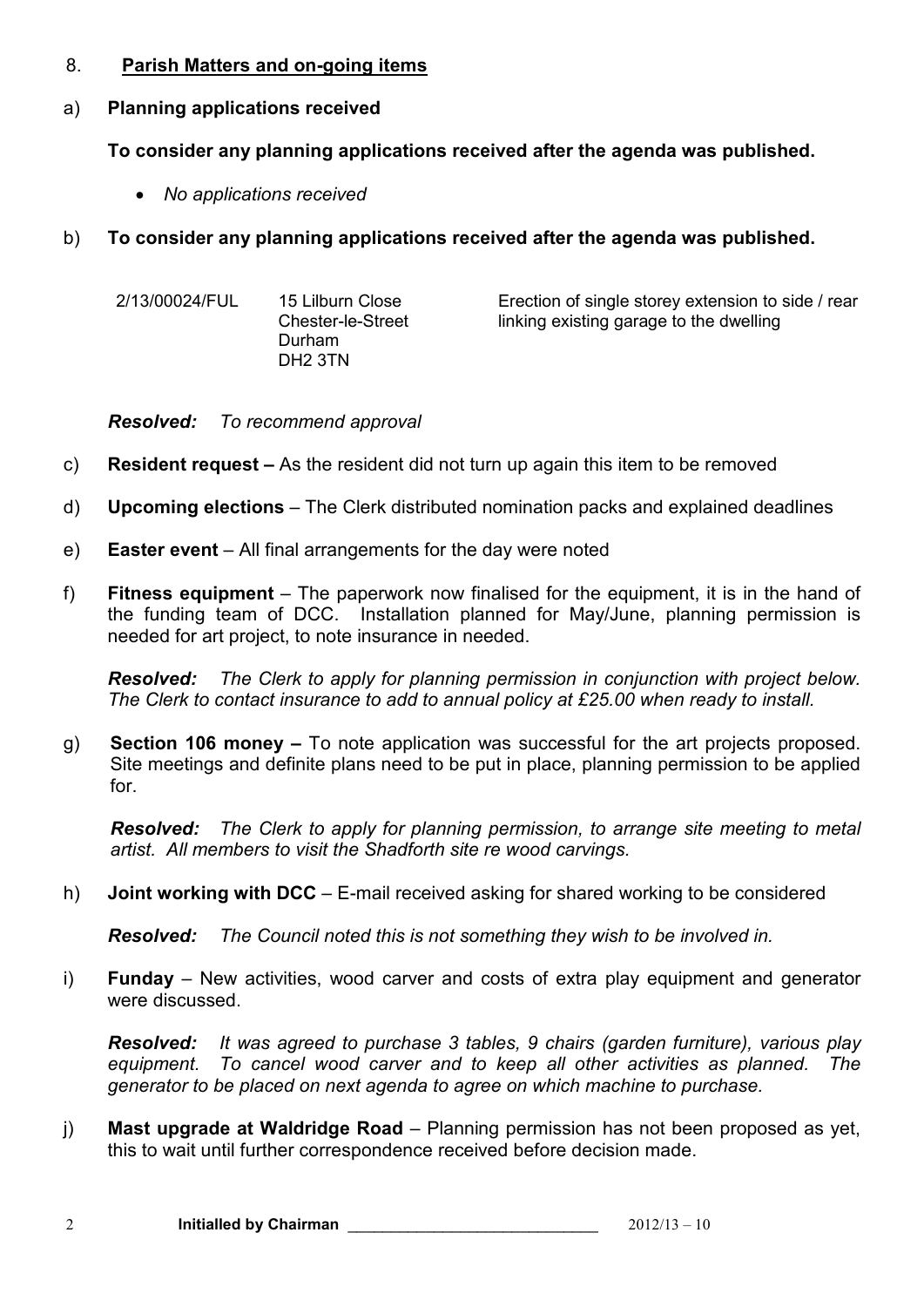#### k) **Correspondence received**

• land quality survey – letter received to make aware

## *Resolved:*

- Noted
- l) **Correspondence received after agenda published** (to note only)
	- Nothing received
- m) **Extra plants**  Proposals from working group to purchase extra plants

*Resolved: It was agreed to purchase extra plants, the cost would be £2,557.50* 

n) **Solar lights on Xmas tree in Village** – Placing lights on the green at the village was discussed, regulations were explained, costs were noted

*Resolved:* It was agreed to purchase 100 solar lights £13.00

- o) **Grassed area at Poplar Street**  Fencing off the grassed area to avoid cars parking on the grass was discussed. The Clerk contacted DCC, police and warden. It was noted it isn't DCC land, the police or warden do not have any powers to stop this.
- p) **Risk Assessment**  The risk assessment was discussed and agreed as per auditors instructions

## *Resolved: The document was agreed and signed*

q) **Audit** – **Review of Effectiveness of Internal Auditor** – The cost of audit this year will be £330 + Vat from S M Lowery. He will review Income / costs and governance. Members carried out a review of effectiveness of the internal audit. It was noted this review is an integral part of continually improving governance and accountability and forms part of the annual governance statement which is Part 2 of the Annual Return. The review covered independence, competence, relationships with clerk and councillors, audit planning, audit scope and audit reporting.

*Resolved: The cost was accepted, it was agreed to invite SM Lowery to be internal auditor. To accept the evidence of achievement from the review*.

- r) **AAP forum updates**  No updates. Cllr Smith attended the board meeting; he will continue to attend future meetings and feedback.
- s) **Urgent issues for noting** (Clerk to use delegated powers if necessary) **and any items Councillors wish to agenda for next meeting**

The council wished to thank Keith Davidson for his talk and presentation on the Northumbrian Small Pipes, and wished to hold further talks in the future.

The council noted the parish rooms were used by the police and mountain rescue to search for missing man on fells. The members wished to make it available to the police in any future emergencies**.** The Clerk to give contact details to the police.